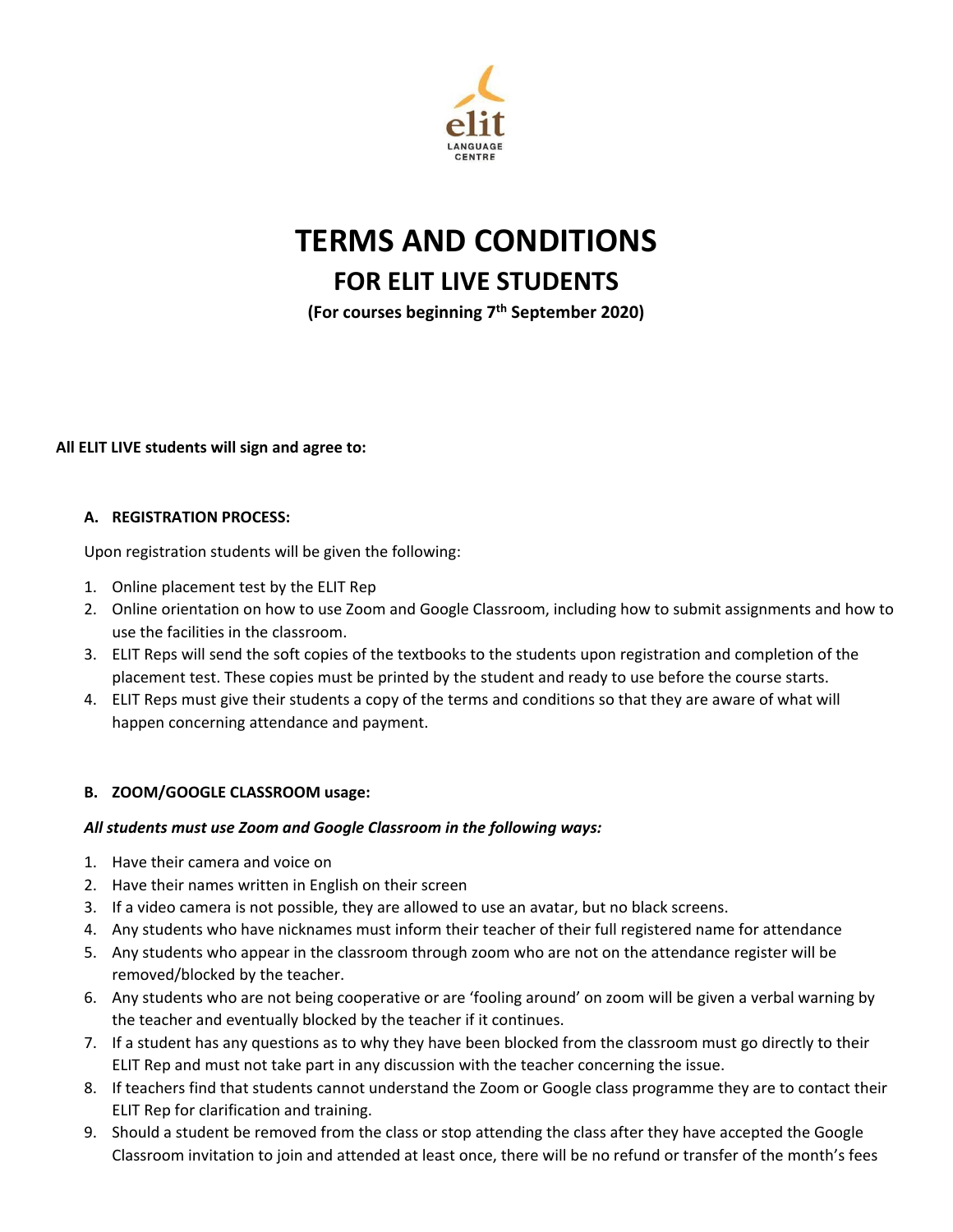#### **C. ATTENDANCE:**

#### *Once a student begins attending the class there are some rules for attendance:*

- 1. Students must not have any more than 4 absent days or they will be removed from the class after the 5<sup>th</sup> day and there will be no refund.
- 2. All students must arrive no more than 15 minutes late for their class. Any student who arrives later than 15 minutes will be considered as 'partially attended/late', and if there are three of these the student will be removed from the class. On the  $4<sup>th</sup>$  event.
- 3. Students must attend the full 2 hour class, and checking in and out of the zoom class will cause the teacher to record them as partially attended ('in and out' attendance), and so if a student partially attends, three times in the month, they will be removed from the classroom with no refund for that month.
- 4. If a student makes their payment for the month and doesn't attend, there will be no refund or transfer to another month or another student.

#### **D. PAYMENT/RENEWAL/TRANSFERS/REFUNDS:**

### *For any payment/renewal/transfers and refund issues students need to understand and accept the following terms and conditions:*

- 1. Full payment must be received before the student can start their class
- 2. If a student is renewing, they will have 4 days of the new course to pay the renewal fee. If renewal payment is not received before the start of the  $5<sup>th</sup>$  course day, they will be removed from the class.
- 3. If a student is removed from the class due to non-payment of renewal fee, they will be allowed to re-enter the class once payment is received.
- 4. If a student wishes to transfer their course to another month, the request must be made before the first day of the new month. If a student starts the month then decides that they want to transfer to another month there will be no refund or transfer for that month's fees.
- 5. There are no refunds for the ELIT LIVE courses. For more information, students need to contact the ELIT Rep.
- 6. Students cannot transfer their month to another person without a written request to their ELIT rep and email to [csr.elitlive@elit.edu.my,](mailto:csr.elitlive@elit.edu.my) with the name and email address of the transferred student.

All these new terms and conditions of the ELIT LIVE classes are effective from the courses beginning  $7<sup>th</sup>$  September 2020 onwards.

Thank you and enjoy your class!

#### **ELIT LIVE Senior Management ELIT LANGUAGE CENTRE**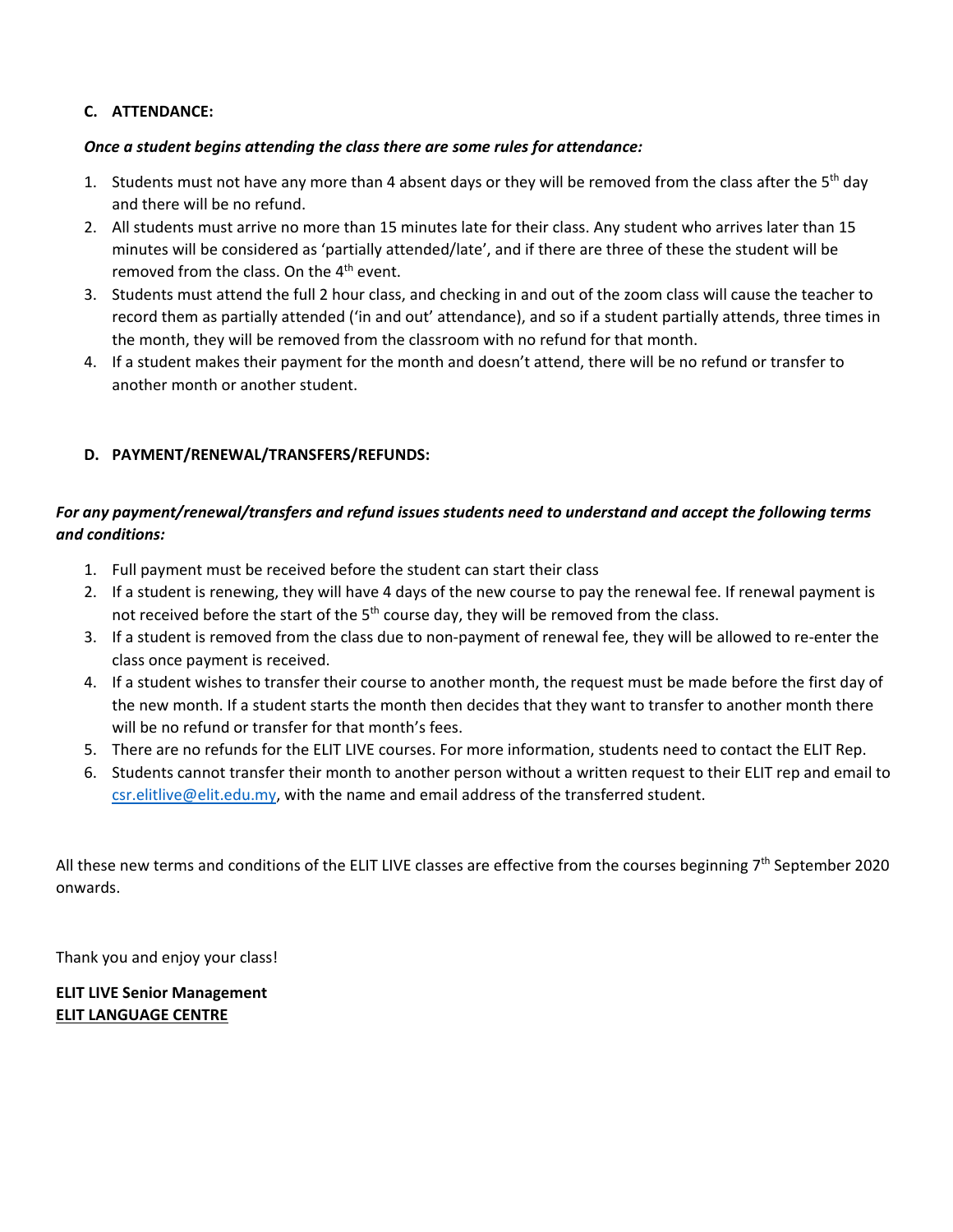

 الأحكام والشروط لطلاب ELIT للدورات التي تبدأ في 7 سبتمبر 2020 سیقوم جمیع طلاب Live ELIT بالتوقیع والموافقة على:

عملیة التسجیل:

عند التسجیل سیتم إعطاء الطلاب ما یلي:

1. اختبار تحدید المستوى عبر الإنترنت بواسطة مندوب ELIT

 2. التوجیھ عبر الإنترنت حول كیفیة استخدام Zoom و Classroom Google، بما في ذلك كیفیة إرسال المھام وكیفیة استخدام المرافق في الفصل الدراسي.

 3. سیقوم مندوب إیلیت بإرسال نسخ إلكترونیة من الكتب المدرسیة إلى الطلاب عند التسجیل والانتھاء من اختبار تحدید المستوى. یجب أن یطبع الطالب ھذه النسخ وتكون جاھزة للاستخدام قبل بدء الدورة.

4. یجب أن یقدم ممثل إیلیت لطلابھم نسخة من الشروط والأحكام حتى یكونوا على معرفھ بما سیحدث فیما یتعلق بالحضور والدفع .

Zoom/Google Classroom : استخدام

یجب على جمیع الطلاب استخدام Zoom و Classroom Google بالطرق التالیة:

1. قم بتشغیل الكامیرا والصوت

2. كتابة أسمائھم باللغة الإنجلیزیة على الشاشة

3. أذا كانت كاميرا الفيديو غير ممكنة ، فيُسمح لهم باستخدام صورة رمزية ، لكن لا يسمح لهم باستخدام شاشات سوداء.

4. یجب على الطلاب الذین لدیھم ألقاب إبلاغ أسمائھم المسجلھ بالكامل للحضور

5. أي طلاب یظھرون في الفصل الدراسي من غیر المسجلین في سجل الحضور سوف یقوم المدرس بإزالة

وحظره.

.6 أي طلاب لا يتعاونون أو "يتلاعبون" سيتم إعطاؤهم تحذيرًا شفهيًا من قبل المعلم وسيحظره المعلم في النهاية إذا استمر ـ

 7. أذا كان لدى الطالب أي أسئلة حول سبب منعھ من حضور إلى الفصل الدراسي ، فیجب علیھ الانتقال مباشرة إلى مندوب ELIT ویجب ألا یشارك في أي مناقشة مع المعلم بخصوص ھذه المشكلة.

8. أذا وجد المعلمون أن الطلاب لا یستطیعون فھم برنامج زوم أو جوجل كلاس ، فعلیھم الاتصال بممثل إیلیت للتوضیح والتدریب.

 9. أذا تمت إزالة طالب من الفصل أو توقف عن حضور الفصل بعد قبولھ دعوة Classroom Google للانضمام والحضور مرة واحدة على الأقل ، فلن یكون ھناك استرداد أو تحویل لرسوم الشھر